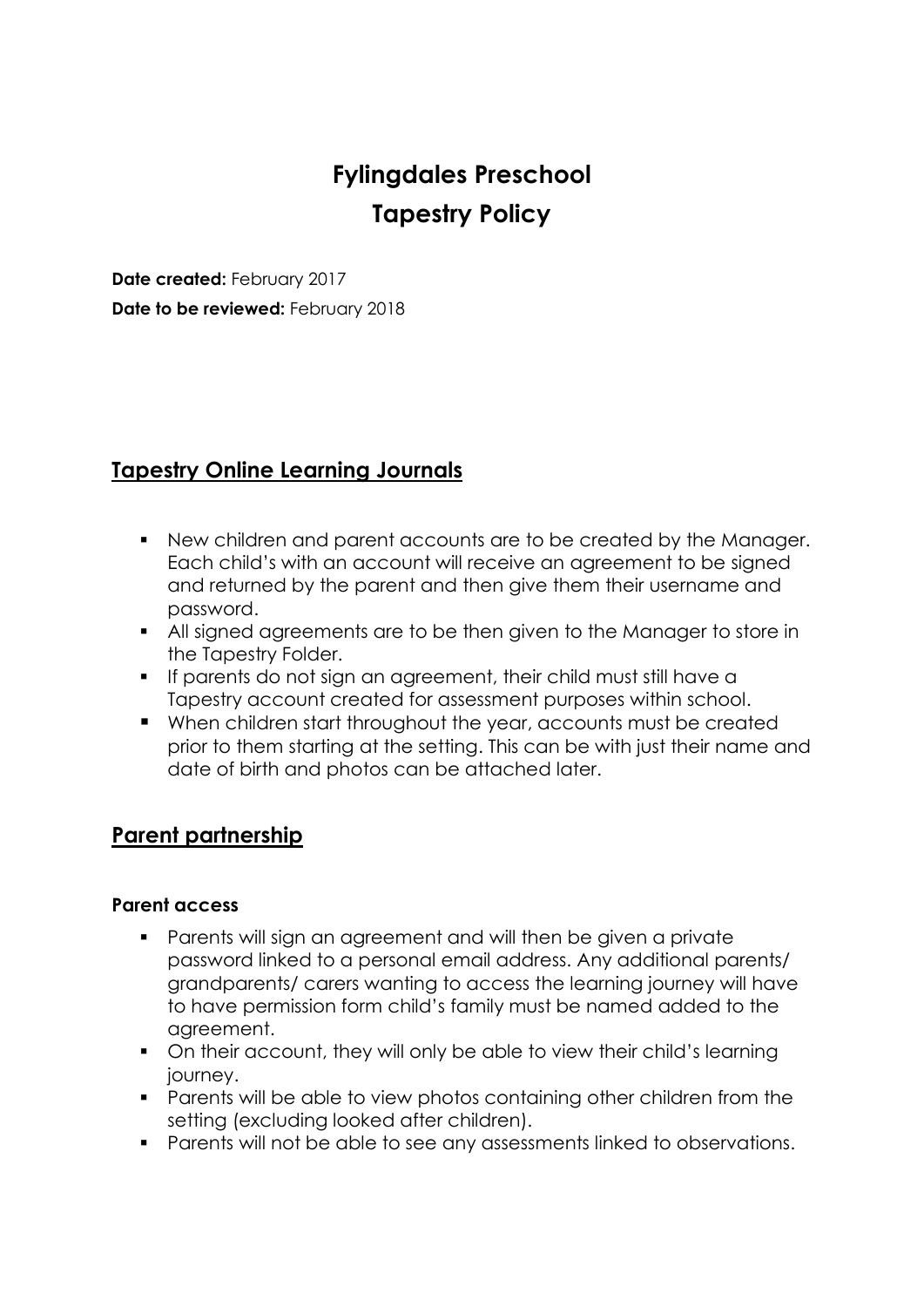- **•** Parents will be able to upload photos and videos to their own observations. They will be able to comment on observations added by the child's key person.
- When responding to parents' comments/ observations, staff will need to ensure comments are professional.
- Tapestry is not to be used as a general communication tool between Fylingdales Preschool and home. Parents will need to contact us through the usual channels to discuss any concerns other than the learning shown on the learning journey.
- When a child leaves the setting, or moves to year one at the end of the year, their learning journey will be given to parents via a pdf on a CD Rom.

#### **Parents without internet access**

 Parents without internet access will be able to arrange a convenient time with the key worker of their child and will be able to view their child's learning journey.

## **Learning Journal observations**

#### **Adding observations:**

- All photos/ videos to have a comment attached.
- All observations need to have assessments attached.
- Other staff member If staff are unable to access a Kindle to record observations, they will use note pads to write observations down. Key person will then input the written observation.
- If a child attends one session per week 1 observation a week is to be added, along with 1 long observation a month, pictures of child during their play with comments and of art & craft work.

If a child attends 2+ days per week 2 observations a week is to be added, along with 1 long observation a month, pictures of child during their play with comments and of art & craft work.

#### **Purpose of observations:**

- Observations uploaded are to include sufficient detail as appropriatewhat the child personally says or does.
- Observations should focus on the positives- what has the child done in this observation that they haven't demonstrated before.
- Observations should not just outline a group activity and its purposethey need to be specific to that child.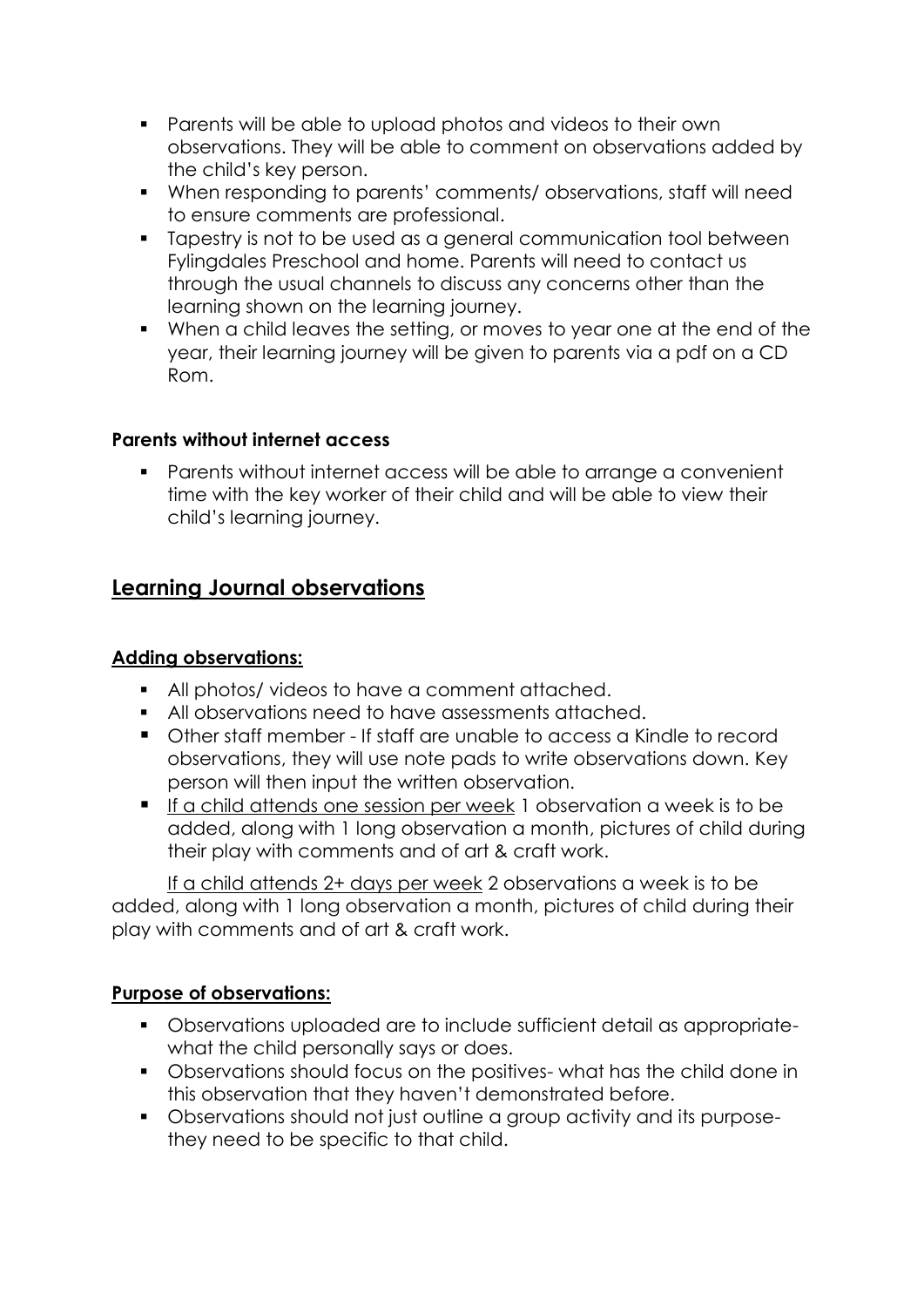Where possible, most observations should be based on child-led, selfinitiated learning experiences during learning play.

#### **Monitoring observations:**

- Overviews are to be printed by staff mebers on at least a fortnightly basis using the snapshot tool. Manager are to ensure all members of the team have access to these. Overviews are to be used to target/ monitor children with limited observations. They are also to be used to inform planning.
- Moderation is to happen at least once every half term- either internally within the phase or externally. Two or three children from either class/ group are to be selected by the phase leader to moderate as a team to ensure consistency. Any staff with concerns about the accuracy of a child's/ staff member's observations, can suggest focus children for moderation to the phase leader.
- All staff should be observing all children in the class, regardless of their key group.

# **Safeguarding**

### **Security**

- The Tapestry online learning journey system is hosted on secure dedicated servers based in the UK.
- **Each member of staff will only be able to access Tapestry using their** unique pin or password which is not to be shared with anyone else.
- **Parents are only able to view their own child's learning journey when** logging on.
- **If a member of staff leaves Fylingdales Preschool, their access to** Tapestry will be revoked immediately and their details deleted from the system.
- Once a child leaves the setting, the data will be irreversibly deleted. All learning journeys will be converted to pdf and downloaded onto the secure school server before this happens. Parent access will be revoked when the child leaves.

## **Group observations**

 All staff members are responsible for ensuring they know all looked after children within the setting. Each member of staff is responsible